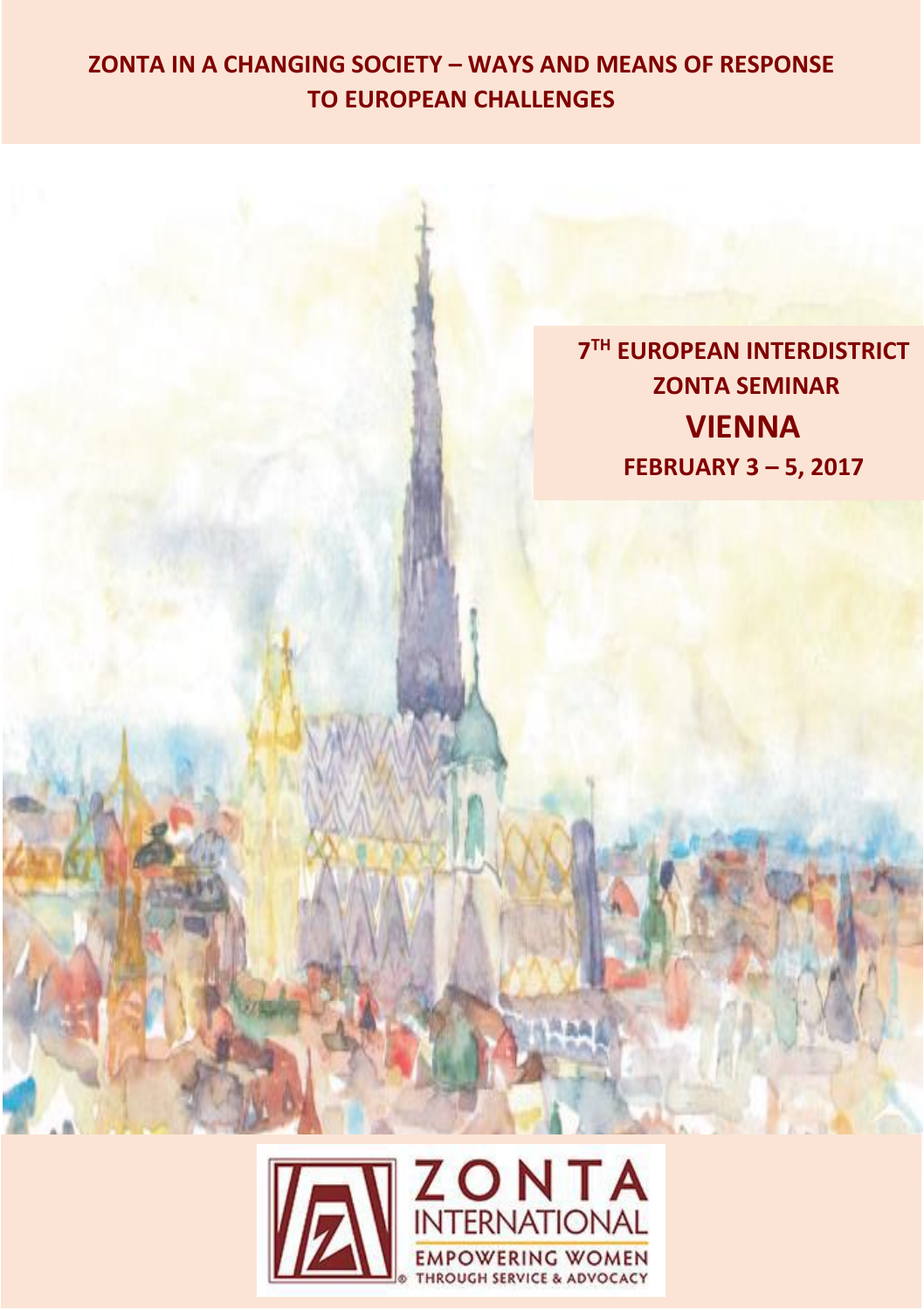

# **PROGRAMME**



**FRIDAY, February 03, 2017**

**DON BOSCO HAUS, ST. VEIT-GASSE 25, A-1130 VIENNA**

**REGISTRATION 04.00 – 06.00 p.m.**

**SCHNEIDER-GÖSSL, FIRMIANGASSE 9-11, A-1130 VIENNA**

**REGISTRATION 06.30 – 07.00 p.m.**

**SHUTTLE-BUS 06.30 – 10.00 p.m.** 

**Don Bosco Haus – Heuriger Schneider-Gössl**

**Note: Shuttle bus starts at 06.30 p.m. at Don Bosco Haus Last Shuttle bus transfer at 10.00 p.m.** 

**from Schneider-Gössl to Don Bosco Haus**

**GET TOGETHER from 07.00 p.m. at Heuriger Schneider-Gössl, Firmiangasse 9-11, 1130 Vienna**

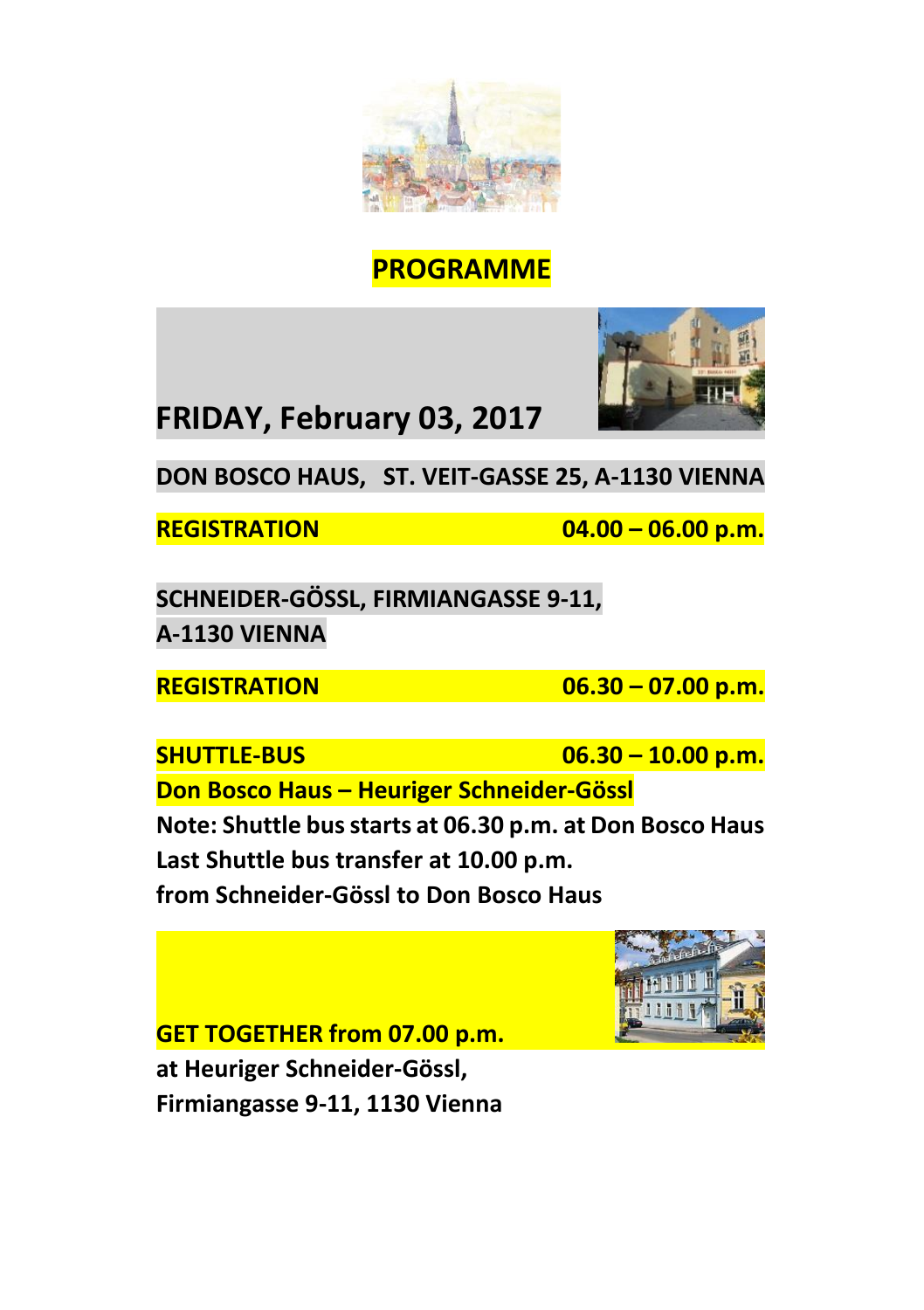



# **SATURDAY, February 04, 2017**

**DON BOSCO HAUS, ST. VEIT-GASSE 25, A-1130 VIENNA**

**REGISTRATION 08.00 – 09.15 p.m.**

### **WELCOME 09.30 – 10.00 a.m. DON BOSCO HALL, FRANZ VON SALES HALL (V2) GROUND FLOOR**

|                                   | Ingeborg Geyer (Chairperson of Vienna Organizing Committee) |
|-----------------------------------|-------------------------------------------------------------|
| <b>BM.a.D. Maria Rauch Kallat</b> | (Presenter/Moderator)                                       |
| <b>Karin Nordmeyer</b>            | (Initiator of the European Seminars)                        |
| Sonja Hoenig Shough               | (Zonta International President)                             |
| Silke Kobald                      | (Bezirksvorsteherin/Head of Vienna District 13)             |

**KEYNOTES 10.00 – 10.50 a.m.**

### **CHALLENGES TO THE EUROPEAN UNION Video Message** by **Sebastian Kurz** (Minister for Europe, Integration and Foreign Affairs of Austria, Chairman OSCE 2017)

## $\bullet$  **SUSTAINABLE EUROPEAN CITIES "THE RIGHT TO THE CITYAGENDA 2030" Irene Wiese v. Ofen** (Essen, Germany)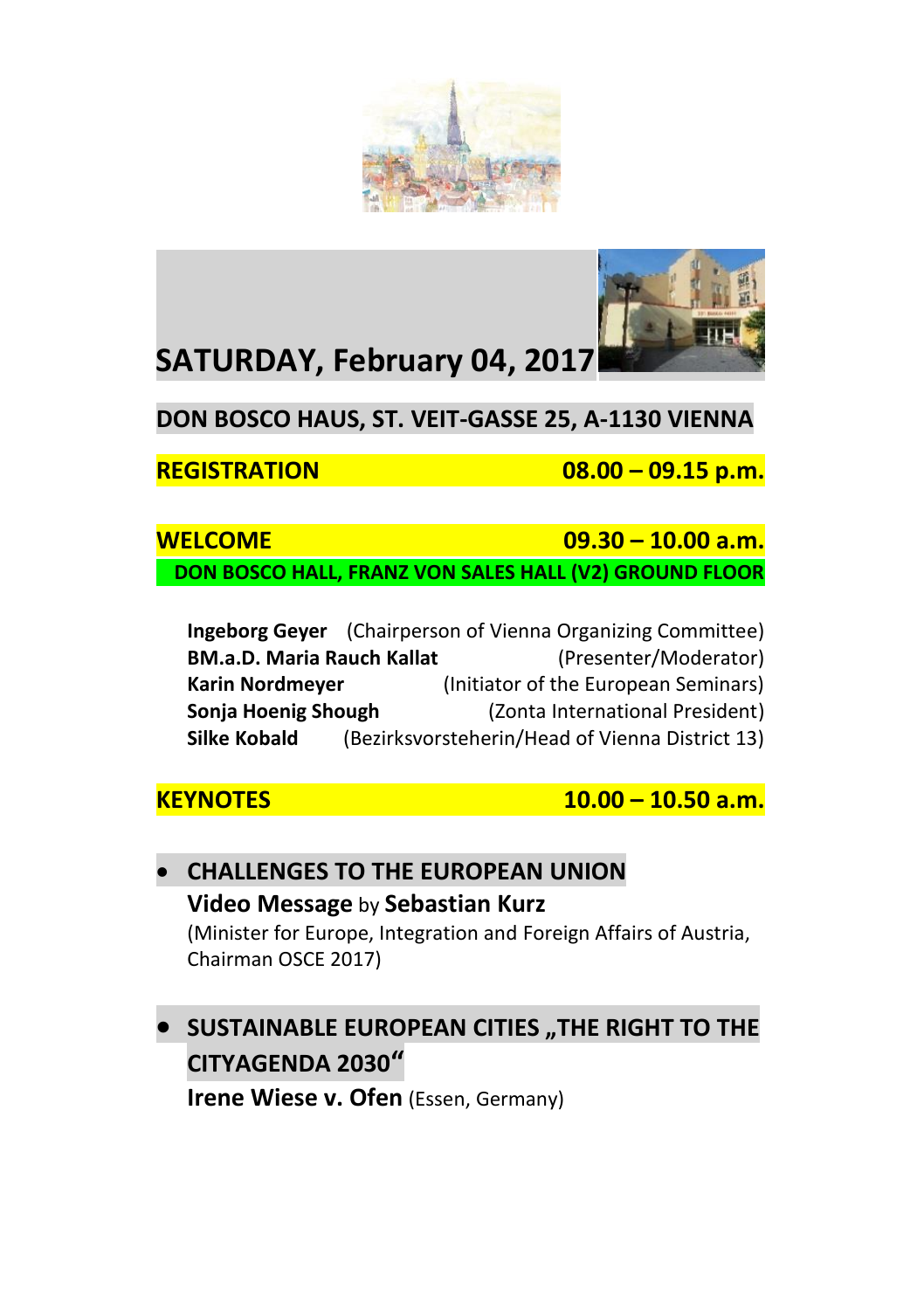

**COFFEE BREAK 10.50 – 11.15 a.m. LOBBY, ATRIUM**

**KEYNOTES 11.15 – 11.45 p.m.**

### **FEMALE DIMENSION OF SECURITY IN EUROPE Cordula Geinitz**

(First Secretary Permanent Mission of the Federal Republic of Germany to the OSCE)

# **NEW CHALLENGES FOR WOMEN IN THE EUROPEAN LABOURMARKET**

### **Martina Maurer**

(AMS Austria, Department Public Employment Service Austria of active Employment Policy for Women)

**PANEL DISCUSSION 11.45 – 12.30 p.m.**

**Moderated by BM a.D. Maria Rauch Kallat**

**LUNCH 12.30 – 02.00 p.m. DINING HALL, GROUND FLOOR**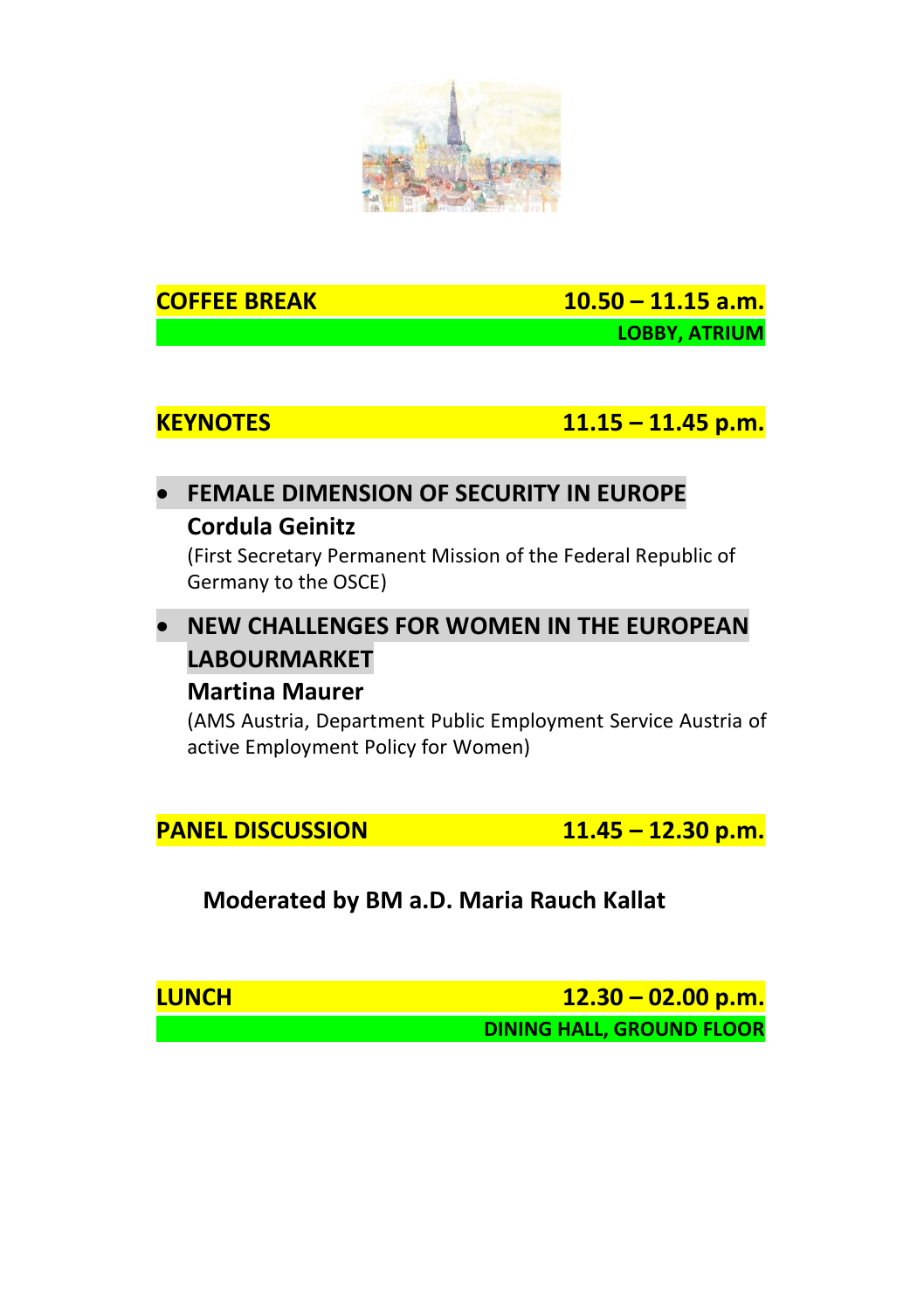

**WORKSHOPS 02.00 – 03.30 p.m.**

## **1. SECURING HUMAN RIGHTS: WOMENS RIGHTS ARE HUMAN RIGHTS ("Trafficking")**

**ROOM T1/1 ST FLOOR**

Introductory notes by:

**Shams Asadi** (Head of Vienna Human Rights Bureau) and **Anita Schnetzer-Spranger** (ZC Mainz, ZI Council of Europe Committee Chairman)

## **2. COMBATING VIOLENCE AGAINST WOMEN ("Human Rights")**

**ROOM T2/1ST FLOOR**

Introductory notes by:

**Karin Nordmeyer** (ZC Schauinsland, President UN Women National Committee Germany) and

**BM a.D. Helga Konrad** (Regional Implementation Initiative on preventing & combating human trafficking) Contributions/Interventions: Presentation of a Project supported by **ZC Vezprém** (HU)

concerning the organization "Missing children"

### **3. JOB MARKET: CHALLENGES FOR WOMEN**

**ROOM V2, GROUND FLOOR**

Introductory notes by: **Claudia Gamon** (NEOS deputy) and **Els van Winckel** (ZC Morges-La Cote, Switzerland, ZI UN-representative Geneva)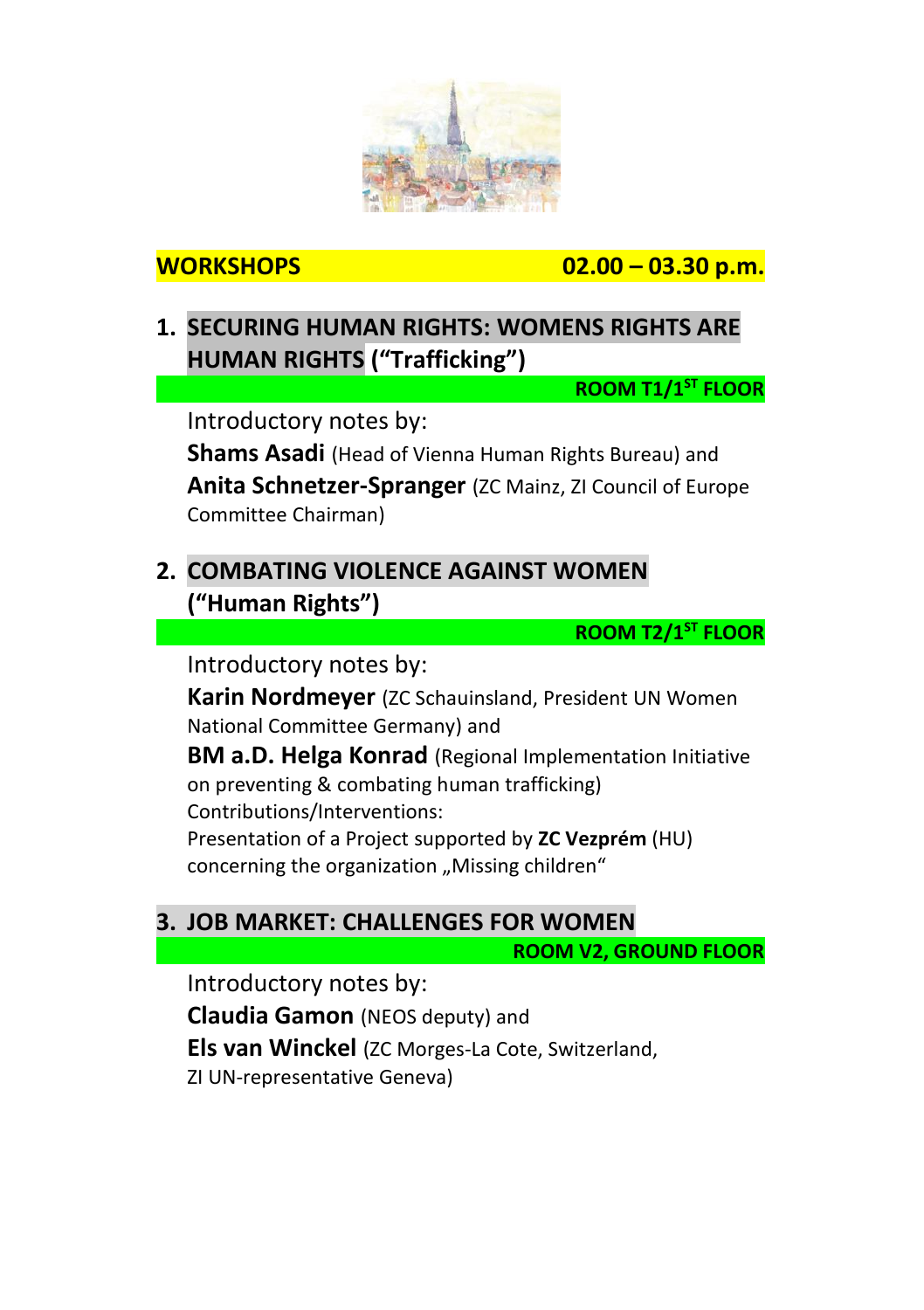

## **4. SUSTAINABLE DEVELOPMENT GOALS AND ZONTA'S MISSION**

**DON BOSCO HALL**

Introductory notes by: **Sonja Hönig Schough** (ZI President) and **Susanne von Bassewitz** (ZI President elect) **Prof. Jadranka Mustajbegovic,** MD, PhD (ZC Zagreb, University of Zagreb)

| <b>COFFEE BREAK</b> | $03.30 - 04.00 p.m.$  |
|---------------------|-----------------------|
|                     | <b>LOBBY, ATRIUM</b>  |
|                     |                       |
| <b>CLOSING</b>      | $04.00 - 05.00 p.m.$  |
|                     | <b>DON BOSCO HALL</b> |
|                     |                       |

- **WORKSHOP REPORTS**
- **WRAP UP**

### **BUS TRANSFERS 06.30 p.m.**

**Starting at Don Bosco Haus via hotels Schneider-Gössl, Cortina, and Parkhotel Schönbrunn to Rathaus**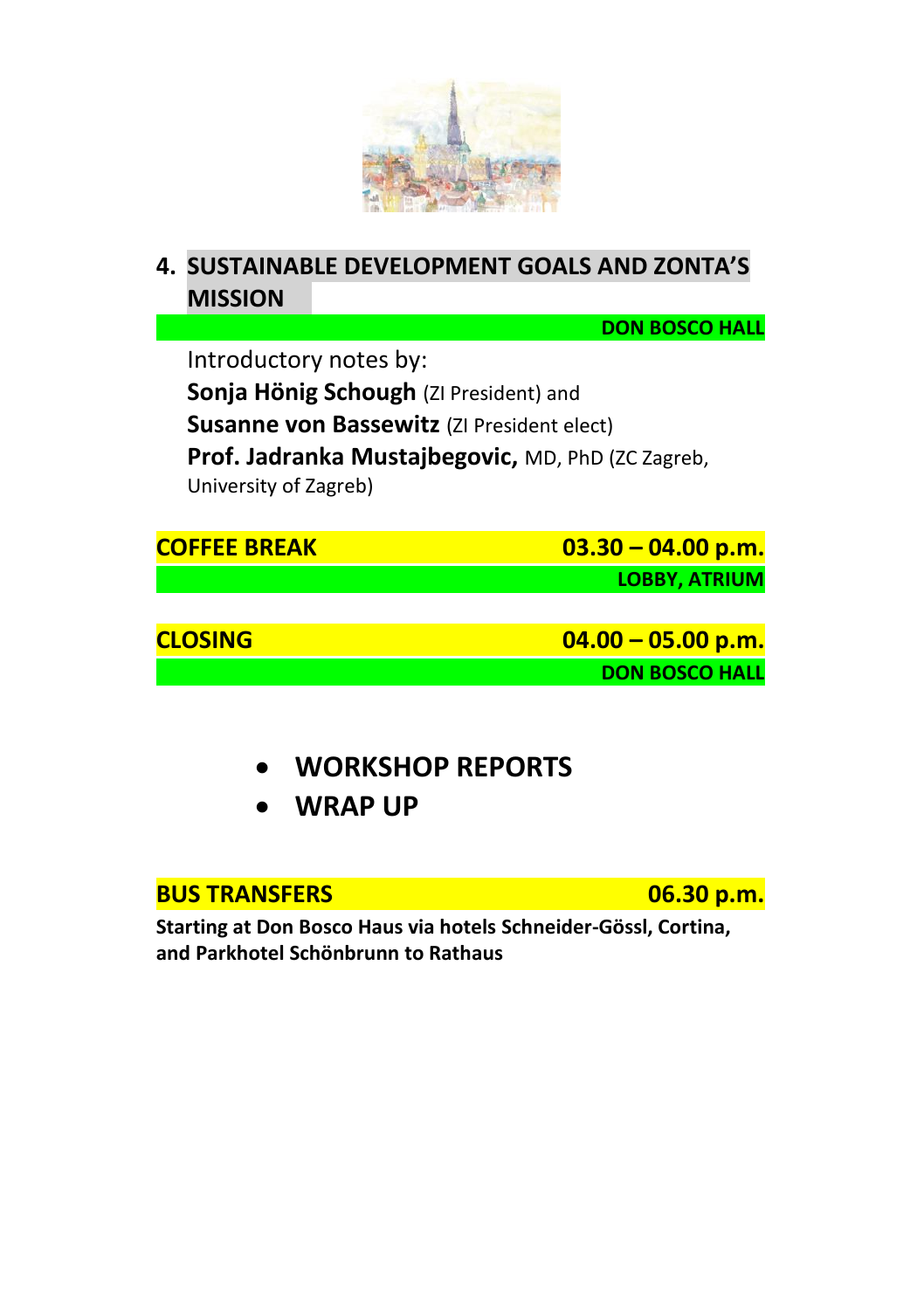

# **SATURDAY, February 04, 2017**

## **THE MAYOR OF VIENNA, MICHAEL HÄUPL, CORDIALLY INVITES TO A**

# **RECEPTION**





**WIENER RATHAUS (=City Town Hall)**

# **Entrance: Lichtenfelsgasse 2, 1082 Vienna (Feststiege 2 - Wappensaal)**

| <b>Admission:</b>      | 07.30 p.m. |
|------------------------|------------|
| <b>Official start:</b> | 08.00 p.m. |
| End:                   | 10.00 p.m. |
| Last bus departures    | 10.15 p.m. |